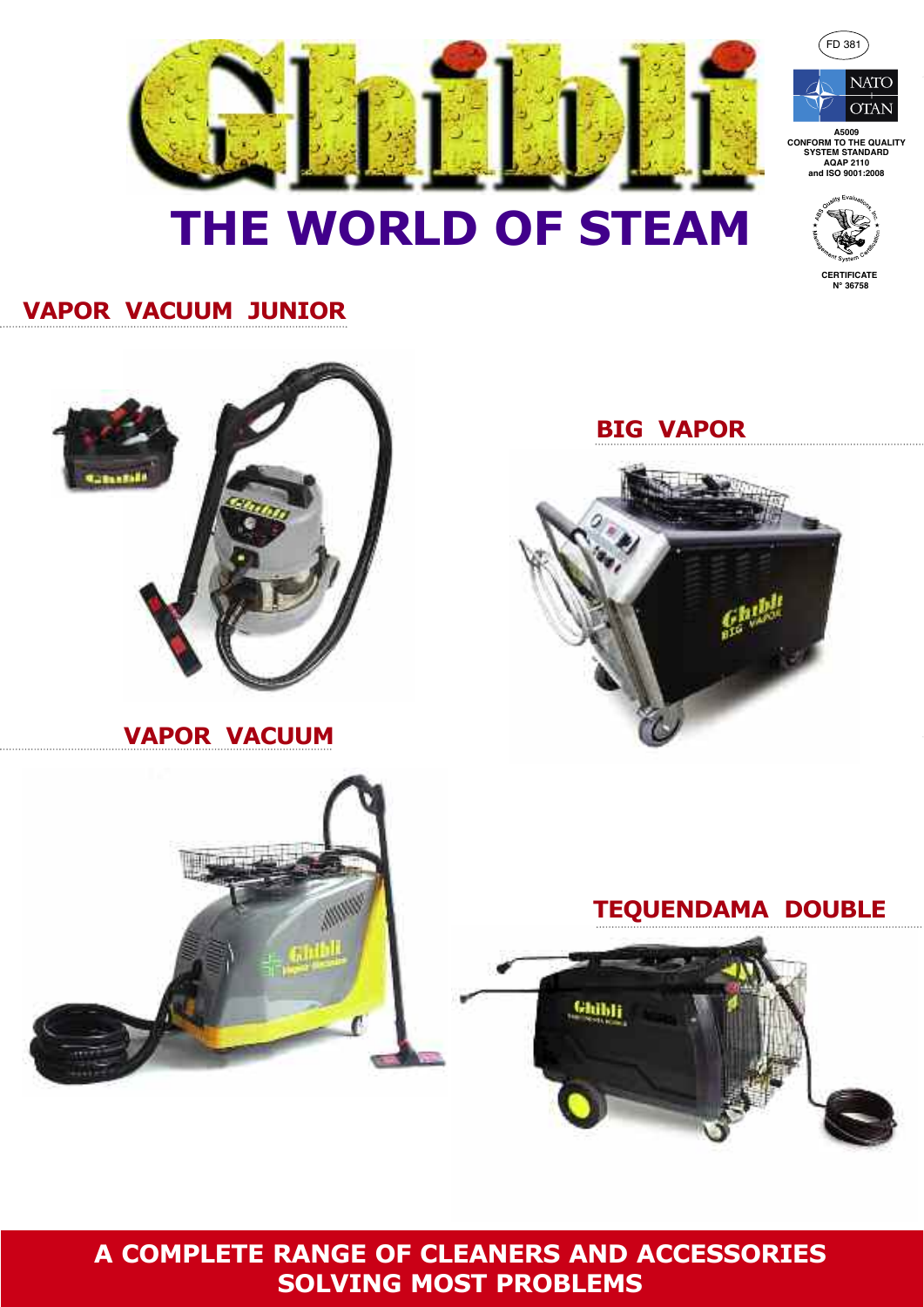#### **TECHNICAL CHARACTERISTICS**

| 10.000 W         |                   |
|------------------|-------------------|
| 400 V 3~50-60 Hz |                   |
| 20 ft            | 6 m               |
| 33 lbs/h         | 15 kg/h           |
| $145$ psi        | 10 bar            |
| $356^{\circ}$ F  | 180°C             |
| inox             |                   |
| 53 pt            | 251               |
| 10 <sub>pt</sub> | 5 I               |
|                  |                   |
| 220 lbs          | 100 kg            |
| 23x43x38H in     | 60 x 110 x 98H cm |
|                  |                   |

## **BIG VAPOR**



## **STANDARD ACCESSORIES**

- 1) Pistol with a 20 ft 6 m hose
- 2) Longe pressure nozzle: 20 in 510 mm
- 3) Pressure nozzle: 10 in 260 mm
- 4) Pressure nozzle: 11 in 290 mm
- 5) Kit packings
- 6) Steel brush
- 7) Plastic brush
- 8) Brass brush
- 9) Plastic paddle
- 10) Accessory for glass: 9 in 240 mm



#### Ш Ш Ш Ш Ш Ш Ш Ш Ш Ш Ш Ш Ш Ш Ш Ш Ш Ш П П Ш Ш

#### **TECHNICAL CHARACTERISTICS**

Absorbed total power 3000 W Heating power (diesel burner) 60.000 kcal/h Electrical supply 230/400 V 3~ 50-60 Hz<br>Steam output 220 lbs/h 100 kg/h Steam output Max steam pressure  $290$  psi 20 bar<br>Steam temperature  $392^{\circ}$ F 200°C Steam temperature Continuous functioning

#### **HIGH PRESSURE**

Heating power 60.000 kcal/h Hot water max pressure Water temperature Continuous functioning Dimensions 25x42x34H in 63x106x86H cm

Absorbed total power 5000 W Electrical supply  $230/400 \text{ V } 3 \sim 50-60 \text{ Hz}$ <br>Hot water max pressure  $2900 \text{ psi}$  200 bar Hot water flow  $\begin{array}{ccc} 4 \text{ gpm} & 900 \text{ l/h} \\ \text{Water temperature} & 284 \text{°F} & 140 \text{°C} \end{array}$ 

# TEQUENDAMA DOUBLE



#### **STANDARD ACCESSORIES HIGH PRESSURE KIT**

- 1. Hose 49 ft 15 m.
- 2. Lance 59 in 150 cm.
- 3. Nozzle 25°



## **STANDARD ACCESSORIES KIT VAPOR**

- 1. Steam hose 49 ft 15 m.
- 2. Sphere nozzle for degasification/sterilizing
- 3. Direct nozzle
- 4. Nozzle FANJET
- 5. Security valve
- 6. Steam lance 63 in 160 cm.
- 7. Descaling liquid 1 lb. 0,5 Kg.

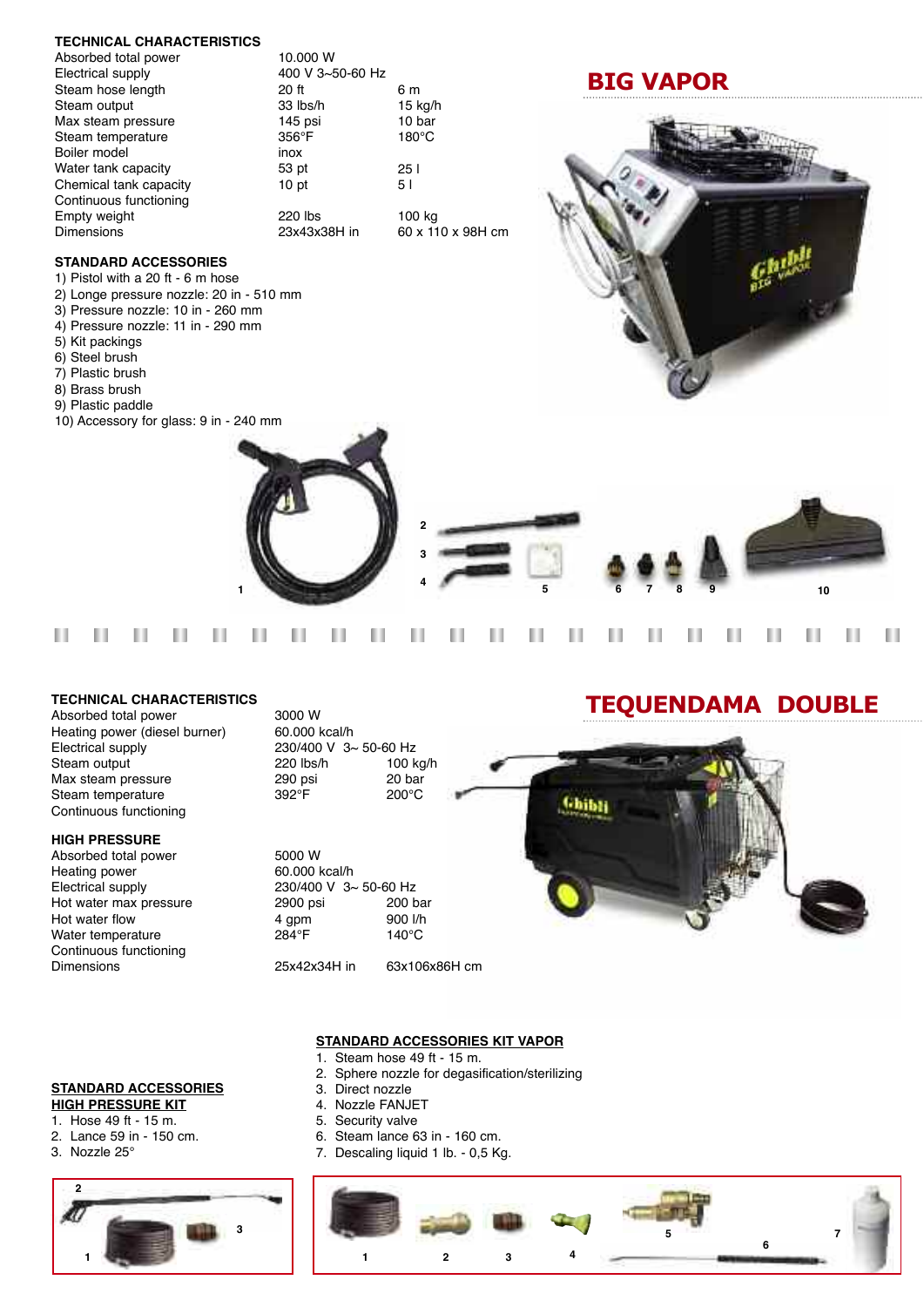## VAPOR VACUUM JUNIOR

## **TECHNICAL CHARACTERISTICS**

### **STANDARD ACCESSORIES**

- 1. Maxi brush 16 in 40 cm. with:
	- 1A. Brush support
	- 1B. Rubber paddle
	- 1C. Plastic bar 1D. Nylon brush
- 2. Medium brush 10 in 25 cm. with:
- 2A. Brush support
- 2B. Rubber paddle
- 2C. Plastic bar
- 
- 2D. Nylon brush
- 3. Accessory for glass 10 in 25 cm.
- 4. Mini brush 6 in 15 cm. with:
	- 4A. Support
	- 4B. Accessory for glass
	- 4C. Nylon brush

| Absorbed total power   | 3100 W                    |                    |  |
|------------------------|---------------------------|--------------------|--|
| Electrical supply      | 230 V $1 \sim 50 - 60$ Hz |                    |  |
| Steam hose length      | 16 ft                     | 5 m                |  |
| Steam output           | 4 lbs/h                   | $2$ kg/h           |  |
| Max steam pressure     | 65 psi                    | 4.5 <sub>bar</sub> |  |
| Steam temperature      | 298°F                     | $148^{\circ}$ C    |  |
| Water tank capacity    | 4 pt                      | 21                 |  |
| Continuous functioning |                           |                    |  |
| Empty weight           | 33 lbs                    | 15 kg              |  |
| <b>Dimensions</b>      | 16x16x21H in              | 40x40x54H cm       |  |

- 5. Steam + suction extension (1x18 in - 2x45 cm)
- 6. Short pressure nozzle
- 7. Long pressure nozzle
- 8. Pressure nozzle with suction
- 9. 4 Brushes (2 nylon-2 brass) for pressure nozzle
- 10. Filling bottle
- 11. Steam + suction hose 16 ft 5 m.
- 12. Descaling liquid



#### п Ш Ш Ш Ш ш Ш Ш ш Ш Ш ш Ш Ш П п ш Ш Ш

## VAPOR VACUUM



**3**

**4A 4B 4C**

**4**

**2A 2B 2C 2D 1 2**

Ш

Ш

Ш

## **TECHNICAL CHARACTERISTICS** Absorb<br>Electric

| Absorbed total power        | 3600 W                    |                 |  |
|-----------------------------|---------------------------|-----------------|--|
| Electrical supply           | 230 V $1 \sim 50 - 60$ Hz |                 |  |
| Steam hose length           | 16 ft                     | 5 m             |  |
| Capacity of detergent stock | $21$ pt                   | 10 I            |  |
| Steam output                | 7 lbs/h                   | $3,2$ kg/h      |  |
| Max steam pressure          | 87 psi                    | 6 bar           |  |
| Steam temperature           | $316^\circ F$             | $158^{\circ}$ C |  |
| Water tank capacity         | 14 <sub>pt</sub>          | 7 I             |  |
| Chemical tank capacity      | 14 <sub>pt</sub>          | 7 I             |  |
| Continuous functioning      |                           |                 |  |
| Empty weight                | $110$ lbs                 | 50 kg           |  |
| <b>Dimensions</b>           | 18x37x35H in              | 47x95x88H cm    |  |

- 1. Maxi brushes maxi 16 in 40 cm with:
	-
	-
	-
- 
- 



4A. Support

4C. Brush

4B. Accessory for glass

5. Steam+suction extension (1x18 in - 2x45 cm) 6. Short pressure nozzle 7. Long pressure nozzle

pressure nozzle

- Continuon<br>Empty **STANDARD ACCESSORIES** 1A. Brush support
	- 1B. Rubber paddle
	- 1C. Plastic bar
	- 1D. Nylon brush
	- 2. Medium brush 10 in 25 cm with:
		-

**7**

**9**

**6**

- 
- 2A. Brush support 2B. Rubber paddle 2C. Plastic bar 2D. Nylon brush 3. Accessory for glass 10 in - 25 cm 4. Mini brush 6 in - 15 cm. with: 8. Pressure nozzle with suction 9. 4 Brushes (2 brass—2 nylon) for 10. Steam + suction hose 16 ft - 5 m. 11. Descaling liquid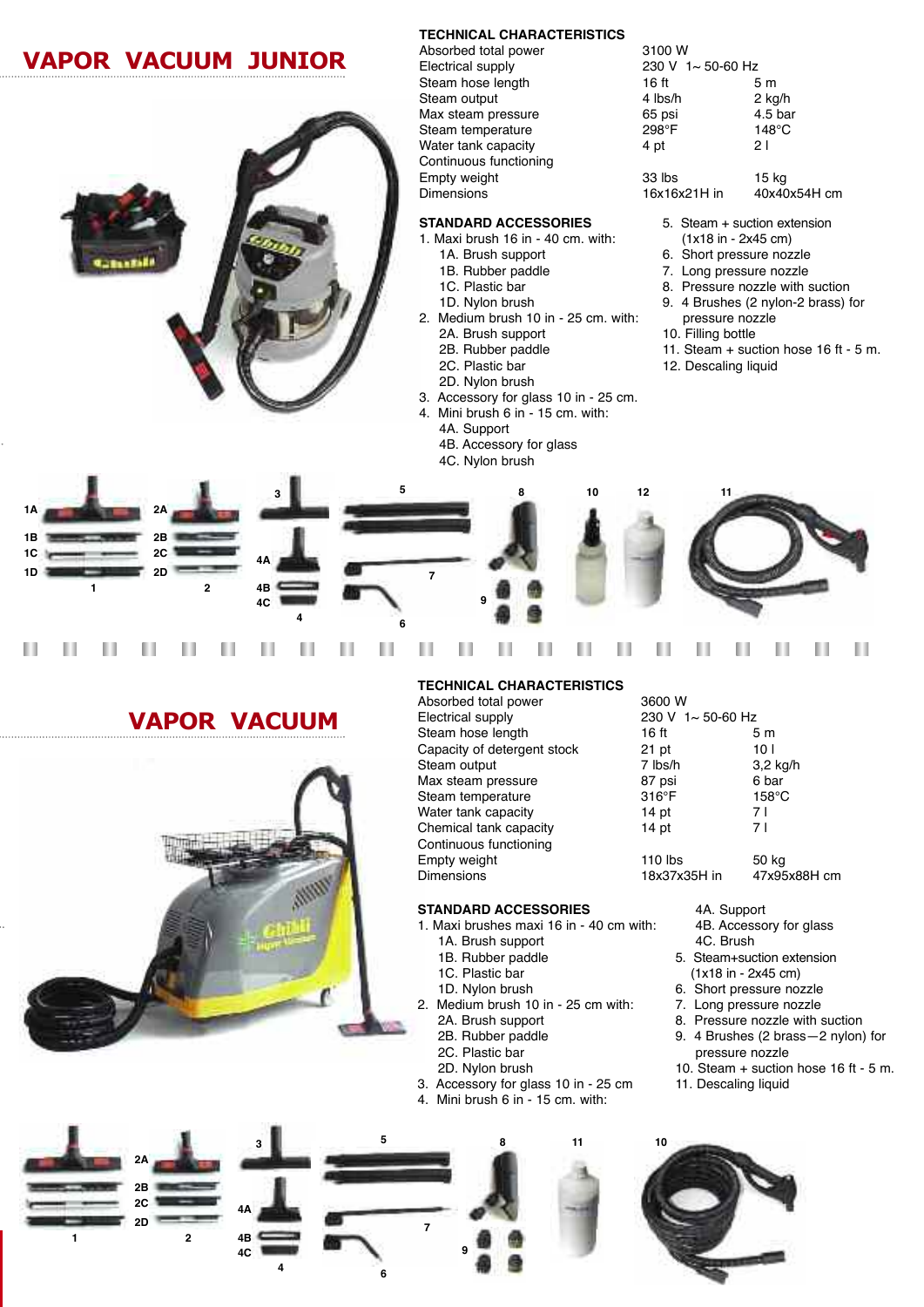

# **WHY STEAM?**

## **EFFICIENCY**

Steam, a natural force with temperatures that reach 200°C and pressure, which range from 4 to 20 bar, offers a unique method of cleaning any surface without damaging it. Compared with using hot water at high pressure the thermodynamic characteristics of steam the water consumption halves with the added bonus of a reduction of detergents or disinfectant products.

Steam, and only steam, breaks down and dissolves the bio film formed by the accumulation of detergents or disinfectants, leaving the surfaces completely sanitized. Saturated steam possesses a strong capacity to penetrate, which allows it to dissolve the remaining fats in the industrial or food environment.

- DECONTAMINATION: steam eliminates the contaminating effects of biological and chemical substances.
- SANITIZATION: steam destrovs micro organisms such as moulds and mites.

## **QUALITY**

Thanks to the continuous research and the development of new technologies and materials, GHIBLI steam washers are now World Market leaders. Our steam washers operate in full compliance of any environmental demands and can be used safely inside poorly ventilated areas, as they do not emit toxic gases or unpleasant odours allowing sanitization of areas while occupied.

## **SIMPLICITY**

Operator safety is a high priority; all our products are designed and manufactured with the end user in mind. The steam washer does not produce jets of water and there is no overspray, allowing the unit to be used in a heavily pedestrianised area safely and effectively.

Low noise level ensures very little or no noise pollution.

The accessories are easily adapted depending on the different types of surfaces to be treated, making life easier for the operator.

All machines are designed in line with existing European standards.

## **FCONOMY**

Our complete range of steam washers with varying pressure, flow rates and easily adaptable accessories allows our multi-use equipment to be used in a fast efficient manner, thus eliminating the need for chemicals, which results in lower operational costs.





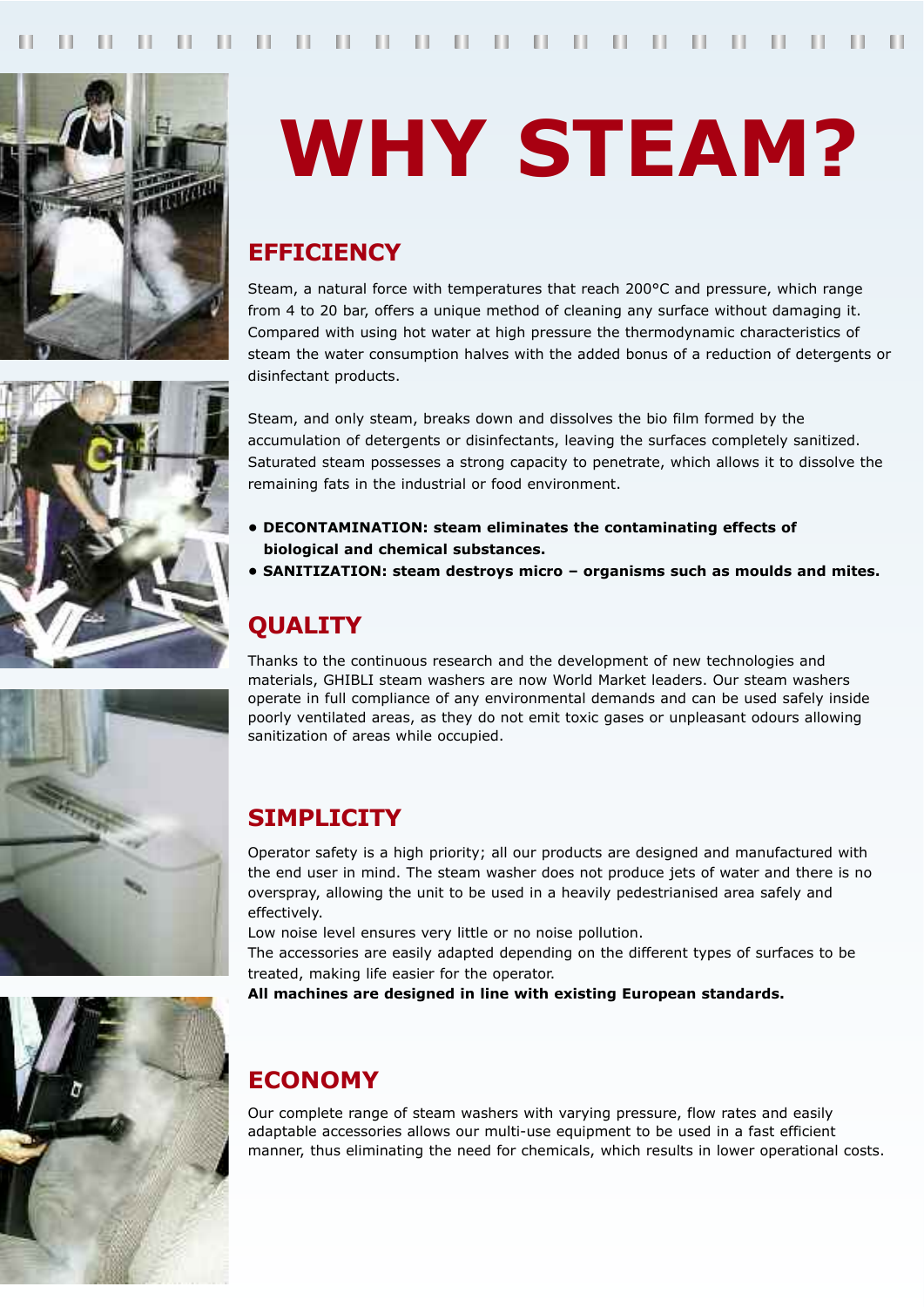# **HEALTH SERVICES**

Hospitals, Clinics, Old People's Homes, Nursing Homes and Ambulance Departments are places at high risk of increased presence of bacteria.

In such places, hygiene becomes a concern for patients and staff alike.

With the use of saturated steam, it is now possible to sterilise everything thoroughly and efficiently, even in the most inaccessible areas.



Mites, bacteria and different viruses are eliminated from all kinds of containers, stainless steel, ceramic surfaces, cooking utensils, beds, lattices and operation theatres without the use of any chemical disinfectants whatsoever.



# **PUBLIC SERVICES**

Any method of cleaning must be efficient, but at the same time, quick and economic. Sanitizing is a high priority for all aspects of food preparation - kitchens, restaurants and bars.

Cleaning with the use of steam can be an effective control in hygiene programmes such as the HACCP system.

Our steam washing system, along with the reduction of chemical products on cleaning surfaces and equipment (slicers, ovens, and saucepans), ensure shorter work times without comprising standards of quality.



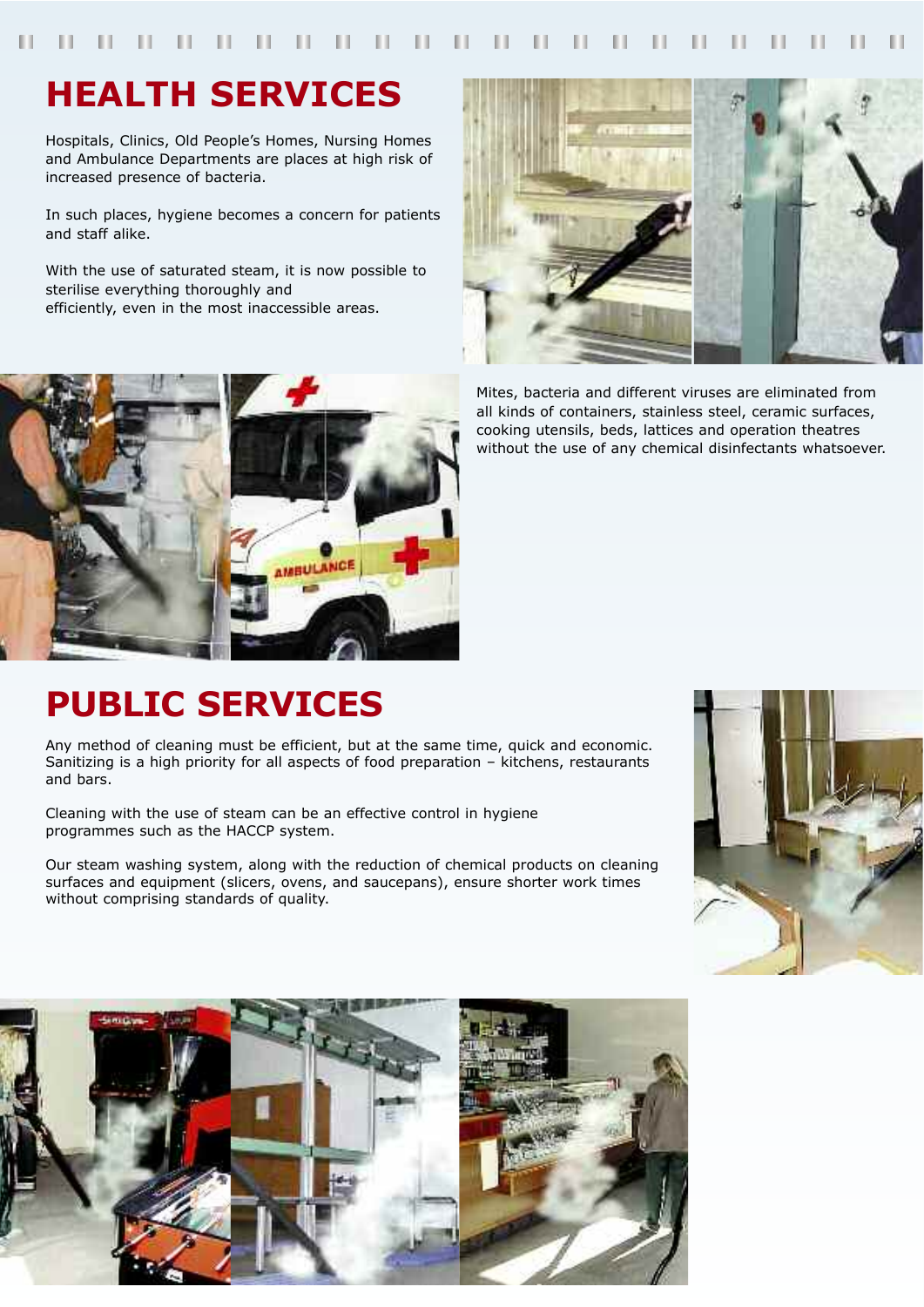# **JANITORIAL FIRMS**

Steam washers are recognised as the equipment solution, which most effectively maximises time and labour savings through increased efficiency, ease of maintenance and operation, whilst providing chemical free cleaning around the clock.

Our steam washers and accessories ensure that even the most rigorous cleaning standards are met without damage to surfaces/equipment.

# **TRANSPORT**

Our steam washers, operating safely at 180°, can be used in the garage and in the cleaning of vehicles and upholstery.

Mechanical parts can be degreased for easy maintenance while glass areas, seats, arm/head rests and corridors are thoroughly cleaned in less time with a notable reduction of water ingression.

With greater cemphasis now on making public transport a more comfortable and pleasant means of travel, our steam offers a quick solution, which guarantees a level of hygiene, normally very difficult to obtain.

Perfect to remove chewing gum from seats, corridors, gangways, aisles, carpeting and even sensitive flooring.







# **CANTEENS & KITCHENS**

Steam cleaning is specially designed to rapidly remove stains, dirt and unwanted materials in an easy environmentally friendly way. With this system there is no scraping, freezing or pressure washing techniques involved and no disruption to normal public or employee activity.

The hot steam generated acts as disinfectant killing bacteria and neutralising odours.

Saucepans, scales, working surfaces, filters, ovens and hoods can be easily cleaned with steam jets, so eliminating the fat substances and odours normally difficult to remove.

# **IN THE HOME**

The use of steam for cleaning in the home has many advantages. The reduction in the need for chemical and abrasive cleaning materials reduces the weekly household expenses.

With steam you can unwax floors, clean carpets, glass areas, and ovens and with our easily adaptable accessories, disinfect the bathroom - all in one operation without difficulty and without rinsing.

The use of steam does not agitate the dust particles in the air, which reduces the risks of allergies, asthma and rhinitis.

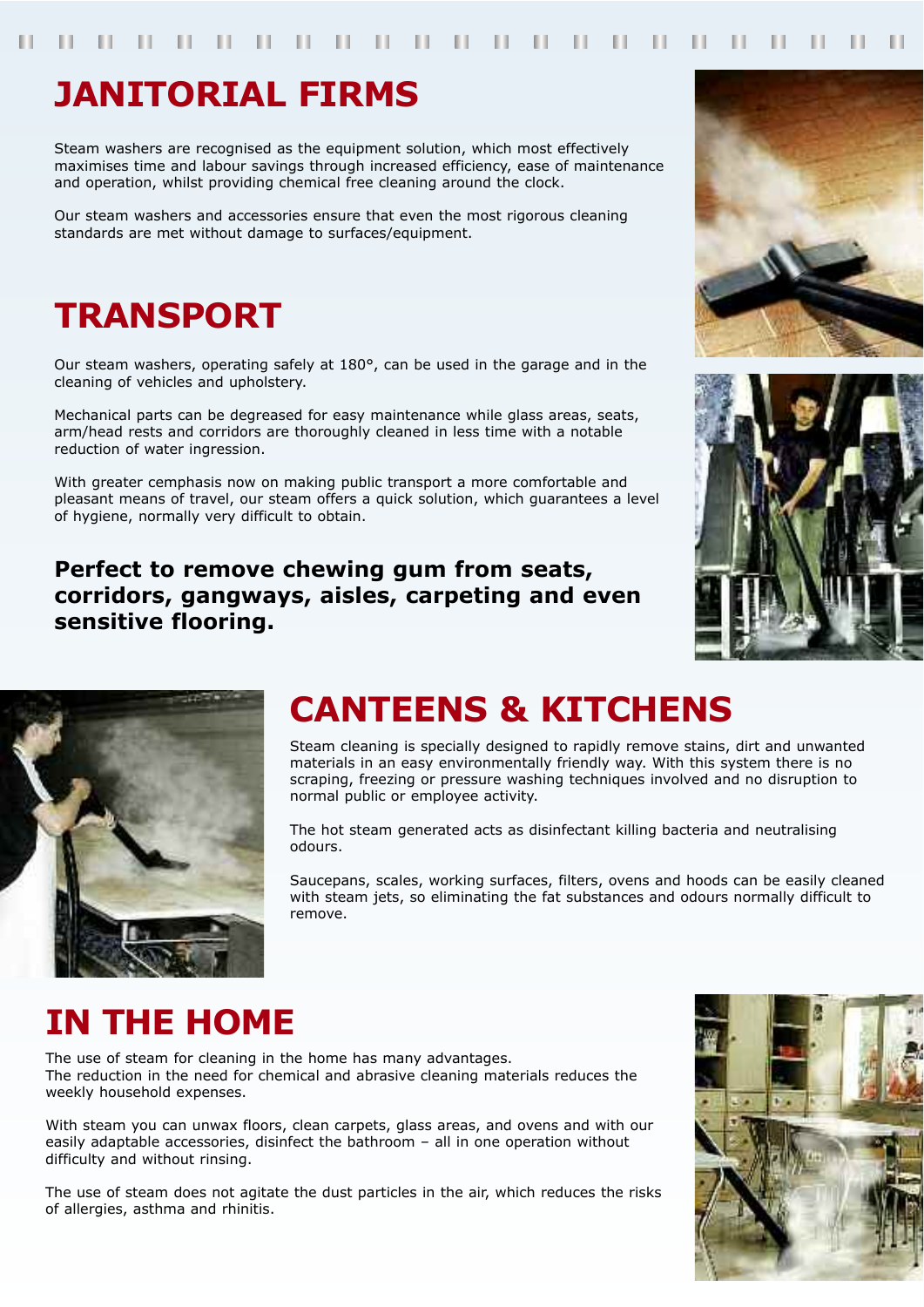## **HOTELS**

COur steam unit is ideally suited for Hoteliers. The reputation of an establishment is often based on its hygiene and cleaning systems.

Toilets, floors, carpets, curtains, walls, furniture and leisure facilities can all benefit from steam cleaning.

The steam unit is fully portable and requires only an electrical supply. As well as a low water usage. Almost no noise is generated which means the steam unit can be used in normal working time and in any location with no inconvenience or danger to the public or employees.





# **WORKSHOPS**

The degreasing of metallic structures by steam before coating, in one operation, means a much better result is attained than by conventional methods. The temperature of the steam itself reduces the time required to do the job and a reduction in the need for solvents.

The particles of fat melt and become fluid, which can be easily dealt with. Under the effect of the temperatures, the fats and oils are easily emulsified, the surface dries quickly without any residues, allowing the immediate coating of the cleaned objects.

Compared with treatment with hot water at high pressure, the amount of water required to do the job can be reduced by up to 60%



**VAPOR VACUUM JUNIOR** 





**VAPOR VACUUM** 



**BIG VAPOR** 

**TEQUENDAMA DOUBLE**